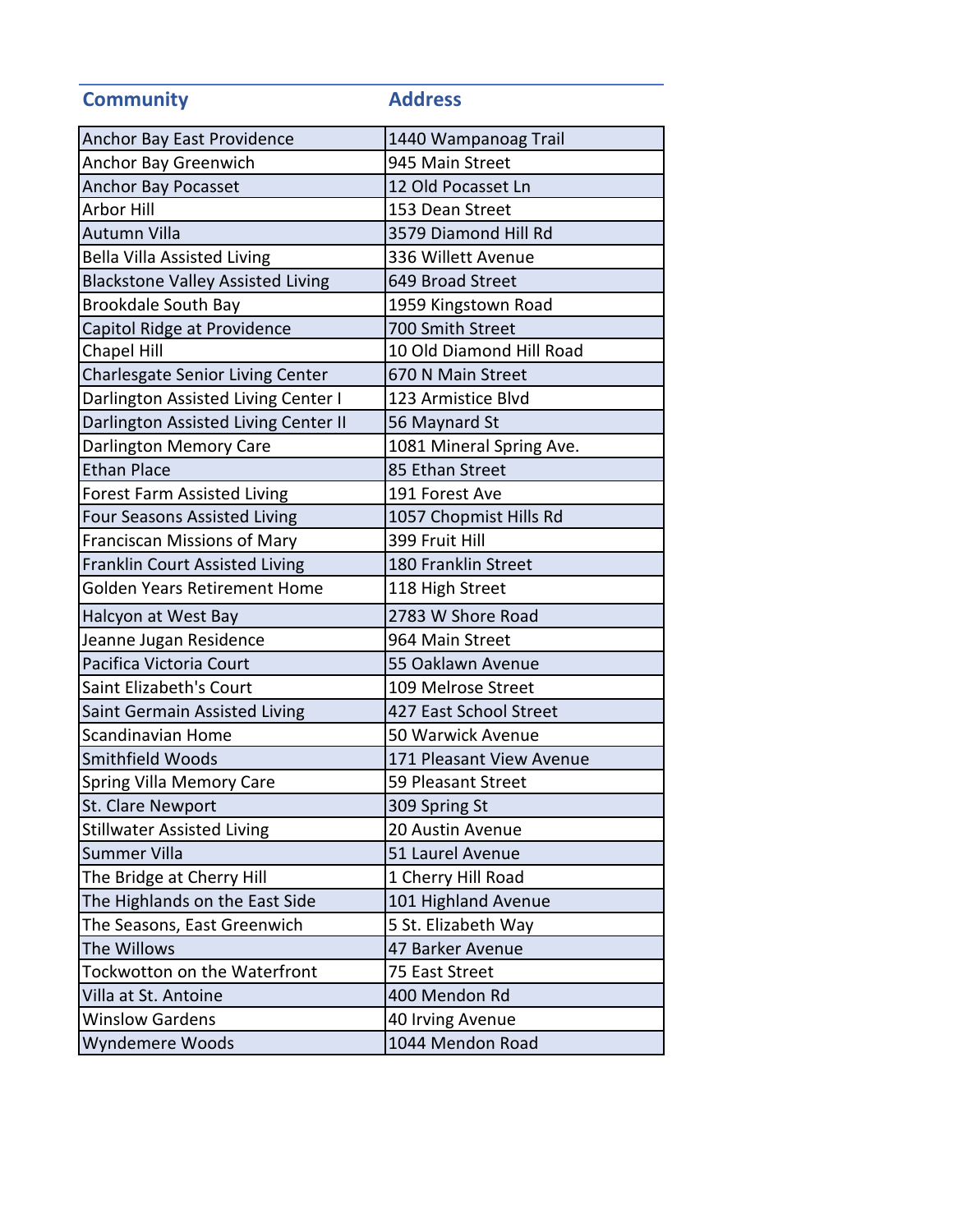| <b>City</b>           | <b>Phone</b>   | Fax            |
|-----------------------|----------------|----------------|
| Riverside 02915       | (401) 433-5000 | (401) 433-4541 |
| East Greenwich 02818  | (401) 885-3334 | (401) 885-1260 |
| Johnston 02919        | (401) 421-6610 | (401) 421-0074 |
| Providence 02903      | (401) 400-1800 | (401) 270-1496 |
| Cumberland 02864      | (401) 333-5050 | (401) 333-3181 |
| Riverside 02915       | (401) 437-0336 | (401) 437-0338 |
| Central Falls 02863   | (401) 725-7045 | (401) 725-0004 |
| South Kingstown 02879 | (401)789-4880  | (401) 783-2880 |
| Providence 02908      | (401) 521-0090 | (401) 453-2514 |
| Cumberland 02864      | (401) 333-3393 | (401) 333-6021 |
| Providence 02904      | (401) 453-9317 | (401) 453-9303 |
| Pawtucket             | (401) 725-2400 | 401-724-8722   |
| Pawtucket             | (401) 725-0700 | 401-724-8240   |
| N. Providence         | (401) 728-8500 | 401-722-4705   |
| Warwick 02888         | (401) 781-5460 | (401) 781-0479 |
| Middletown 02842      | (401) 849-1090 | (401) 849-9345 |
| North Scituate        | (401) 764-5092 |                |
| N Providence          | (401) 353-5800 | (401)354-8296  |
| Bristol 02809         | (401) 253-3679 | (401) 253-5855 |
| Westerly 02891        | (401) 596-1333 | (401) 596-5559 |
| Warwick 02889         | (401) 739-7300 | (401) 738-3488 |
| Pawtucket             | (401)723-4314  | (401) 723-4316 |
| Cranston              | (401) 946-5522 | (401) 942-5582 |
| Providence 02907      | (401) 490-4646 | (401) 490-4539 |
| Woonsocket 02895      | (401) 597-5865 |                |
| Cranston 02905        | (401) 461-1444 | (401) 941-2268 |
| Smithfield 02917      | (401) 232-5577 | (401) 232-0225 |
| West Warwick 02893    | (401) 615-2888 | (401) 615-2880 |
| Newport               | (401) 849-3204 |                |
| Greenville 02828      | (401) 949-3880 | (401)-949-4170 |
| Coventry 02816        | (401) 828-8280 |                |
| Johnston 02919        | (401) 233-2880 | (401) 233-2929 |
| Providence 02906      | (401) 654-5259 | (401) 654-5223 |
| East Greenwich 02818  | (401) 884-9099 | (401) 884-7439 |
| Warren 02885          | (401) 245-2323 | (401) 245-2323 |
| 02903                 | (401) 272-5280 | (401) 421-0550 |
| N. Smithfield         | (401) 767-2574 | (401)-767-2581 |
| East Providence 02914 | (401) 438-4456 | (401) 431-9166 |
| Woonsocket 02895      | (401) 762-4226 | (401) 762-9423 |